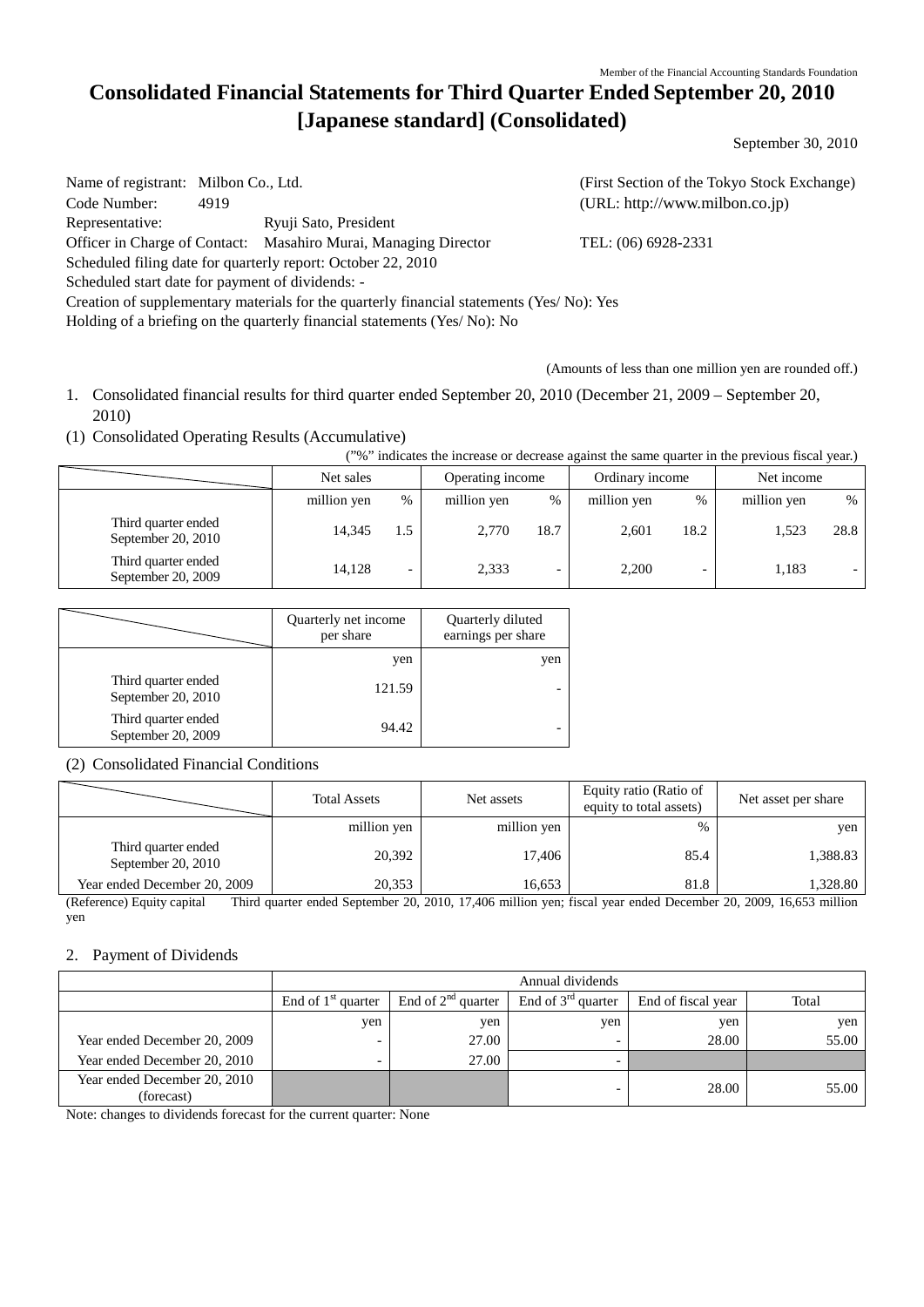3. Consolidated Financial Results Forecast for the Year Ending December 20, 2010 (December 21, 2009 – December 20, 2010)

|  |  | ("%" indicates the increase or decrease in comparison with the "Full year" in the previous fiscal year.) |
|--|--|----------------------------------------------------------------------------------------------------------|
|  |  |                                                                                                          |

|                                                                    | Sales       |      | Operating income |      | Ordinary income |      | Net income  |      | Net income<br>per share |
|--------------------------------------------------------------------|-------------|------|------------------|------|-----------------|------|-------------|------|-------------------------|
|                                                                    | million ven | $\%$ | million ven      | %    | million ven     | $\%$ | million ven | $\%$ | yen                     |
| Full year                                                          | 19.860      | ر. ر | 3.620            | 10.4 | 3.370           | 8.6  | .910        | 7.0  | 152.40                  |
| Note: abongas to results forecasts for the surrent suggester. None |             |      |                  |      |                 |      |             |      |                         |

Note: changes to results forecasts for the current quarter: None

- 4. Others (For details, please refer to (Attached materials) p.4 "2. Other information".)
- (1) Transfer of significant subsidiaries during the quarter: None
	- New: companies Names: ), Excluded companies Mames: )
	- (Note) This means whether or not there were any transfers of specified companies entailing a change in the scope of consolidation during the quarterly accounting period under review.
- (2) Application of simplified accounting methods and specific accounting methods: Yes
	- (Note) This means whether or not there was any application of simplified accounting methods and accounting methods specific to the preparation of quarterly consolidated financial statements.
- (3) Changes in accounting policies, procedures, and methods of presentation
	- 1) Changes due to amendment to the accounting standards, etc.; None
	- 2) Changes other than those in 1) above; None
	- (Note) This means whether or not there were any changes in the accounting policies, procedures, and methods of presentation related to the preparation of quarterly consolidated financial statements to be included in the "Summary of Significant Accounting Policies for the Preparation of Quarterly Consolidated Financial Statements".
- (4) Number of shares outstanding (common shares)
	- 1) Number of shares outstanding at term-end (including treasury stock) Third quarter ended September 20, 2010, 12,544,408 shares; Year ended December 20, 2009, 12,544,408 shares
	- 2) Number of treasury shares at term-end Third quarter ended September 20, 2010, 11,549 shares; Year ended December 20, 2009, 11,617 shares
	- 3) Average number of shares through accounting period (quarterly cumulative total) Third quarter ended September 20, 2010, 12,532,839 shares; Third quarter ended September 20, 2009, 12,532,959 shares
- \* Display of the state of implementation of quarterly review procedures

These quarterly consolidated financial statements are not subject to quarterly review procedures based on the Financial Instruments and Exchange Act and at the time of public disclosure of these quarterly consolidated financial statements, the review procedures for quarterly financial statements based on the Financial Instruments and Exchange Act have not been completed.

\* Proper use of earnings forecast and other matters

Statements about the future such as the earnings forecast shown here are based on information currently held by the Company and on assumptions that the Company considers reasonable. Actual earnings may differ materially from the earnings forecast due to various factors. For notes, etc., on the assumptions for earnings forecasts and the use of earnings forecasts, please refer to sub-section "3. Qualitative information on consolidated earnings forecast" in section "1. Qualitative information on the consolidated earnings for this quarter" on p.4 of the Consolidated Financial Statements for Third Quarter Ended September 20, 2010 (Attached materials).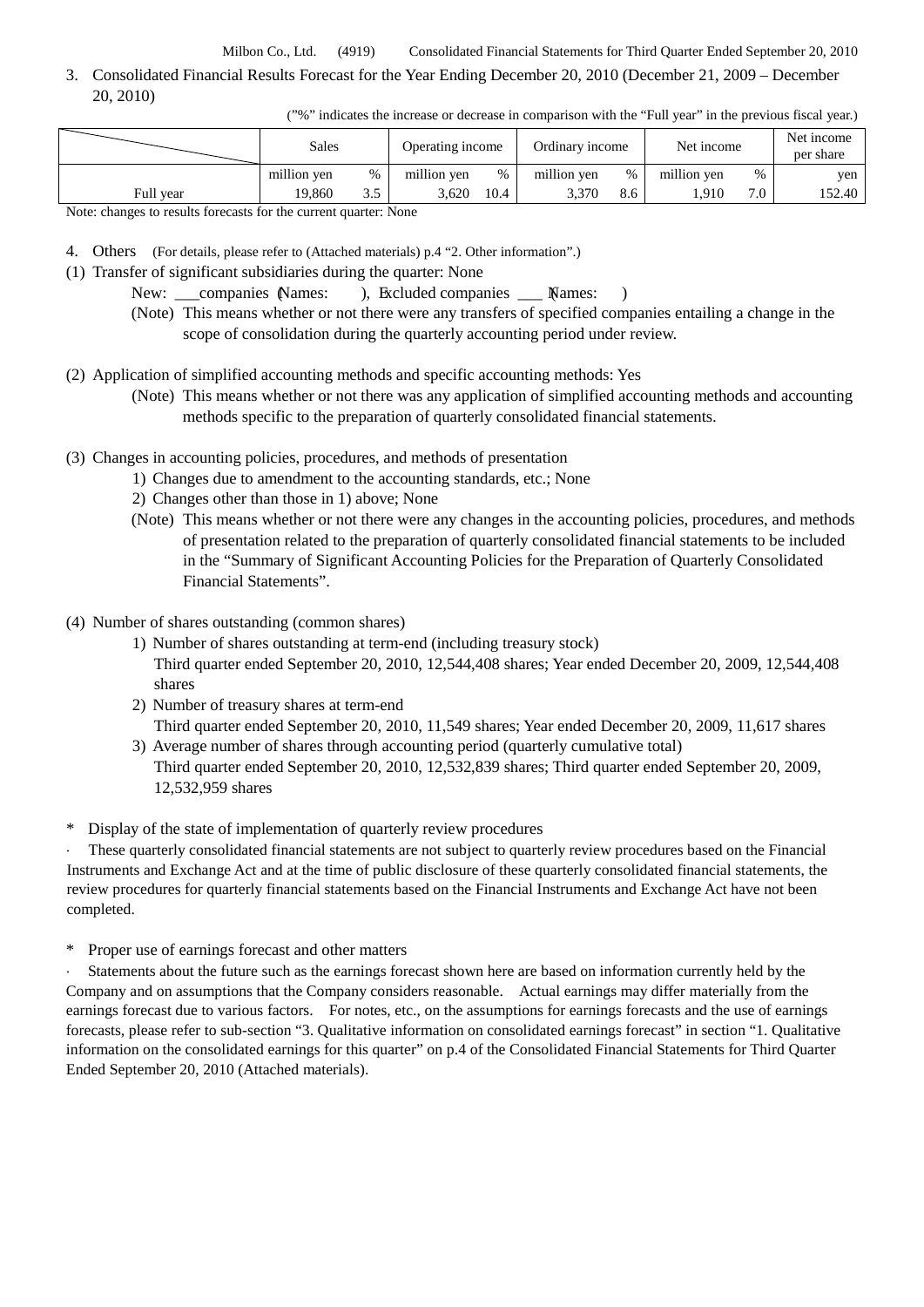|  | Contents of the attached materials |
|--|------------------------------------|
|  |                                    |

|    |     | Qualitative information on the consolidated earnings for this quarter <b>Constantine Constantine Constantine Constantine Constantine Constantine Constantine Constantine Constantine Constantine Constantine Constantine Constan</b> |
|----|-----|--------------------------------------------------------------------------------------------------------------------------------------------------------------------------------------------------------------------------------------|
|    | (1) |                                                                                                                                                                                                                                      |
|    | (2) | Qualitative information on consolidated financial conditions <b>constrained</b> and the set of 3                                                                                                                                     |
|    | (3) |                                                                                                                                                                                                                                      |
|    |     |                                                                                                                                                                                                                                      |
|    | (1) | Overview of transfers of significant subsidiaries <b>manufactures</b> and the system of transfers of significant subsidiaries <b>manufactures</b> .                                                                                  |
|    |     |                                                                                                                                                                                                                                      |
|    | (3) | Overview of changes in accounting policies, procedures, and methods of presentation manufacture 4                                                                                                                                    |
|    | (4) | Overview of key events with regard to the premise of the company as an ongoing concern  4                                                                                                                                            |
| 3. |     |                                                                                                                                                                                                                                      |
|    |     |                                                                                                                                                                                                                                      |
|    | (2) |                                                                                                                                                                                                                                      |
|    |     |                                                                                                                                                                                                                                      |
|    |     |                                                                                                                                                                                                                                      |
|    | (3) |                                                                                                                                                                                                                                      |
|    | (4) |                                                                                                                                                                                                                                      |
|    | (5) |                                                                                                                                                                                                                                      |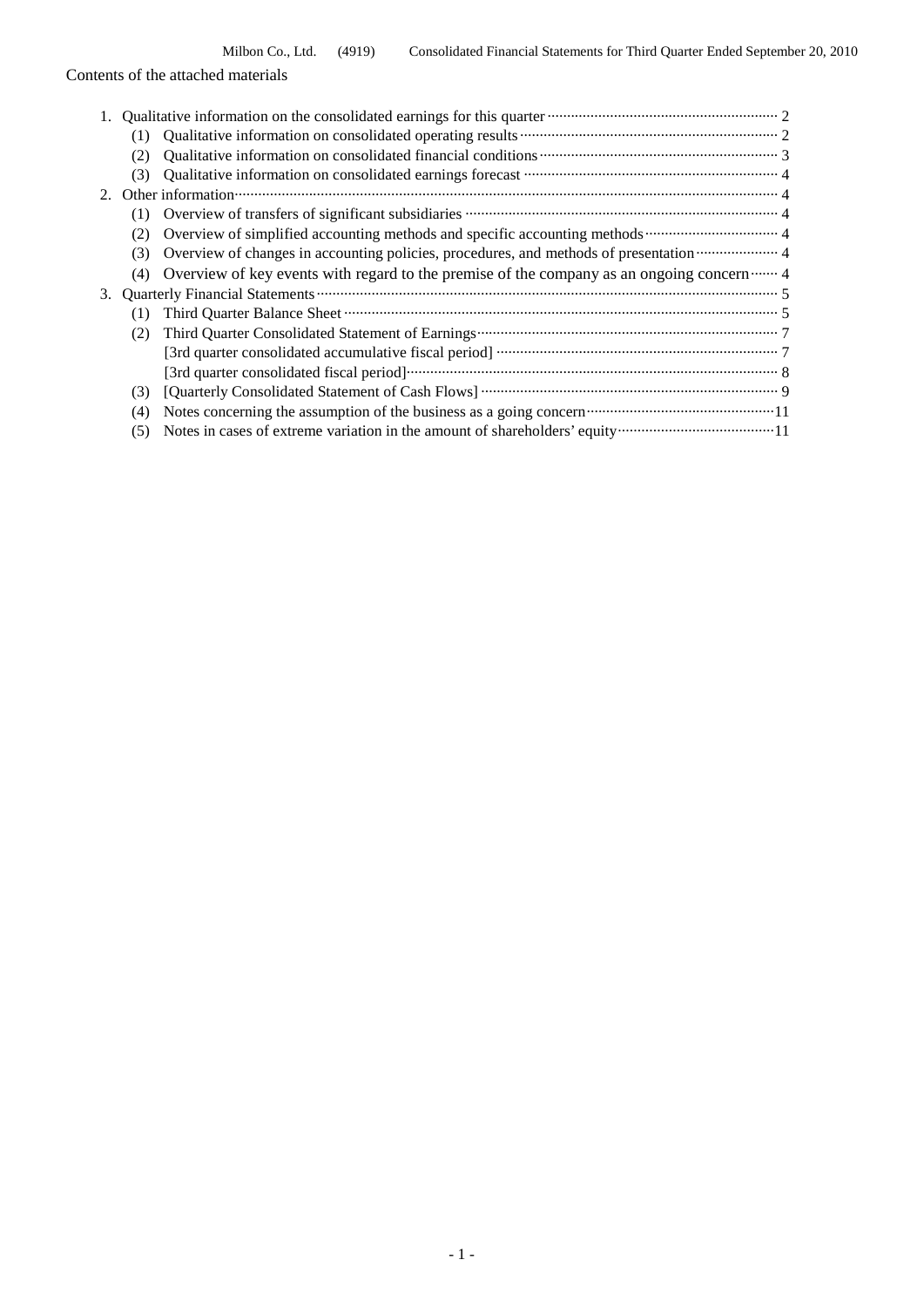- 1. [Qualitative information on the consolidated earnings for this quarter]
	- (1) Qualitative information on consolidated operating results

During the third quarter consolidated accounting period under review, the Japanese economy saw signs of a gentle recovery backed up by economic stimulus measures in Japan and overseas and a recovery in demand from newly-emerging economies. However, even though a partial recovery was apparent in personal consumption trends, the difficult personal consumption situation remained because of factors including the economy's weak ability to make a self-sustained recovery, the difficult employment situation, the guarded facility investment situation, and concerns over the strong yen and deflation, etc.

In the beauty industry too, it is estimated that the difficult environment continued due to a decrease in customer visits brought on by a slowing down in the cycle of customer visits to beauty salons and a decrease in spending per customer, as well as the impact of factors such as the declining birthrate, aging society and changes in demographic trends.

Under these circumstances, the Milbon Group has continued to promote activities under a basic policy of supporting the "training of professionals with composite presentation skills and the ability to make sales" in order to create hair design that helps realize the "desired female image". Above all things, because sales of hair care products with strong treatment effects and coloring agents for gray hair aimed at relieving concerns associated with aging among women, particularly the second-generation baby-boomers who are the core customers of the beauty salon industry, have performed well, the Group as a whole exceeded last year's sales performance for the same period.

At MILBON USA, Inc., a wholly-owned subsidiary, sales of LISCIO, the permanent straight hair agent and hair-care products for maintenance, which have accounted for the core of its sales, are continuing to fall as a result of increasing competition in the United States permanent straight hair products sector. Although the company started to work on marketing activities centered on the proposals of treatment menus to beauty salons, this was unable to absorb the decrease in sales of permanent straight hair agent related products, resulting in decreased sales against the same period of the previous year.

Milbon Trading (Shanghai) Co., Ltd., a wholly-owned subsidiary that began operating in February 2009, has promoted the development of new outlets for Milbon products by the development of sales activities focused on top salons that have acquired high-end customers in the eastern China region (Shanghai City, Jiangsu Province and Zhejiang Province) and the southern China region (Guangdong Province, Fujian Province). In addition, sales performed well due to the positive promotion of proposal activities such as comprehensive hair design and salon menu triggered by the start of the sale of the permanent wave products.

Milbon Korea Co., Ltd., a wholly-owned subsidiary that began operating in December 2009, worked proactively to develop color education activities at individual beauty salons and company-owned training studios aiming for differentiation from competitors. As a result, sales performed well thanks to a significant increase in the number of salons that have introduced hair color products and the acceleration of the introduction of color-related products centered on salon treatment menus.

Despite the difficult environment, consolidated sales in the third quarter consolidated accumulative fiscal period under review increased 216 million yen to 14,345 million yen (1.5% increase compared to the same period in the previous year).

Operating income reached 2,770 million yen (18.7% increase compared to the same period in the previous year), ordinary income was 2,601 million yen (18.2% increase compared to the same period in the previous year) and quarterly net income was 1,523 million yen (28.8% increase compared to the same period in the previous year).

Breakdown of sales by product category is shown as follows:

| <b>Product Category</b> | 3 <sup>rd</sup> Quarter, consolidated<br>accumulative fiscal period in the<br>previous year |              | Current 3rd Quarter consolidated<br>accumulative fiscal period | Increase/decrease |                               |
|-------------------------|---------------------------------------------------------------------------------------------|--------------|----------------------------------------------------------------|-------------------|-------------------------------|
|                         | Sales amount<br>(million yen)                                                               | Ratio $(\%)$ | Sales amount<br>(million yen)                                  | Ratio $(\%)$      | Sales amount<br>(million yen) |
| Permanent wave products | 1,527                                                                                       | 10.8         | 1,514                                                          | 10.6              | $-12$                         |
| Hair care products      | 7.180                                                                                       | 50.8         | 7,309                                                          | 51.0              | 129                           |
| Hair coloring products  | 5,210                                                                                       | 36.9         | 5,314                                                          | 37.0              | 103                           |
| Others                  | 210                                                                                         | 1.5          | 206                                                            | 1.4               | $-3$                          |
| Total                   | 14,128                                                                                      | 100.0        | 14,345                                                         | 100.0             | 216                           |

[Breakdown of consolidated sales by product category]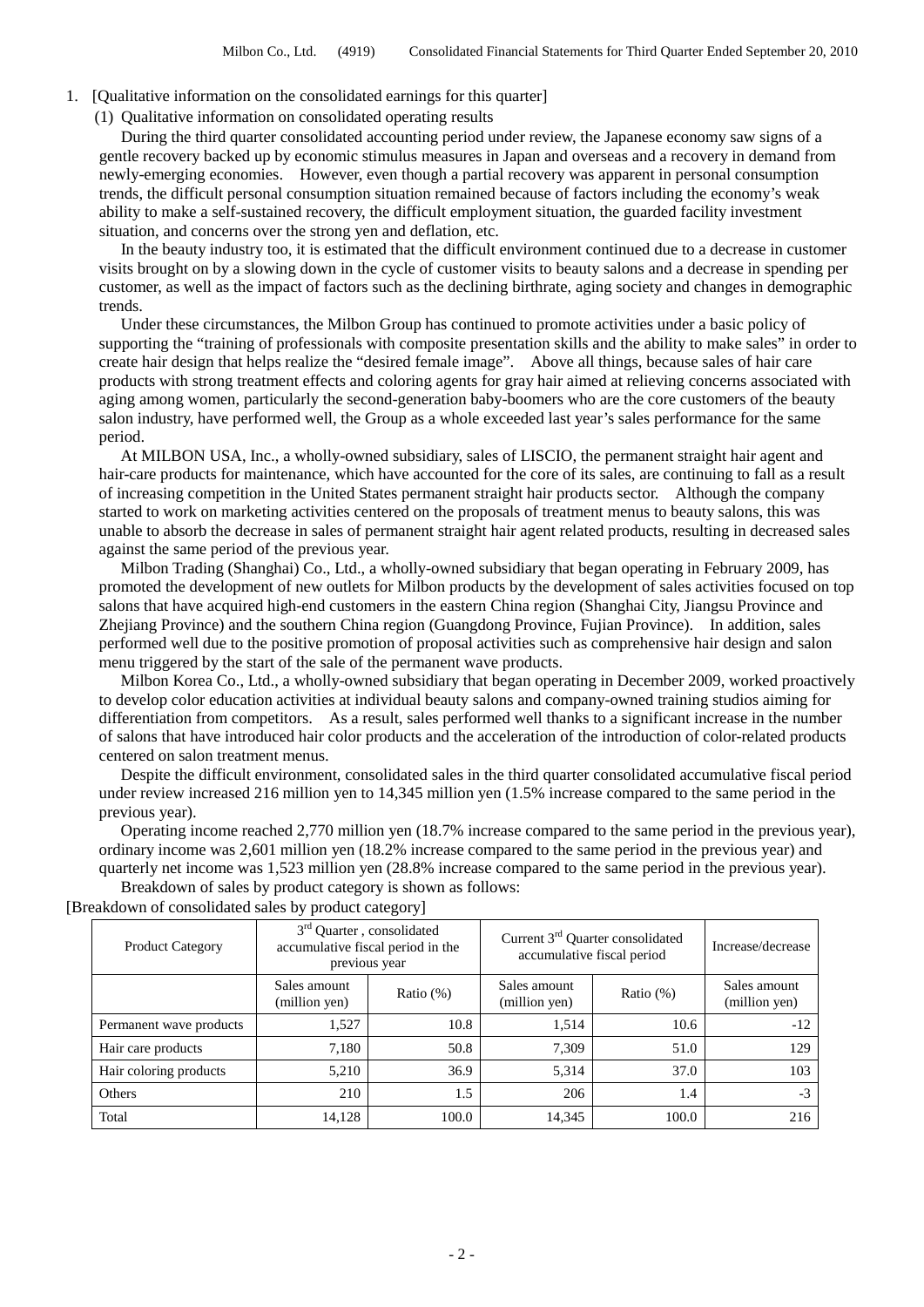Milbon Co., Ltd. (4919) Consolidated Financial Statements for Third Quarter Ended September 20, 2010

## (Permanent wave products)

It is estimated that the industry as a whole contracted as a result of a declining frequency in the use of permanent wave products under the impact of stagnant economic conditions and a decrease in the permanent agent ratio due to changes in trends, etc.

Under these circumstances, the Milbon Group made efforts to arouse demand for permanent agents using the straight perm product LISCIO GLANFE, launched in April, which expresses a soft silhouette with a sense of "roundness" matched to different hair types and the perm agent LIFUME, launched in June, a product based on a totally new concept that controls the volume of hair that decreases with age. However, in the permanent wave products sector as a whole, sales fell against the same period in the previous year.

#### (Hair care products)

Competition with hair care products for the public market and the products sold exclusively to beauty salons in the pro-use market has become increasingly severe. In this environment, it is estimated that the industry as a whole expanded slightly as a result of hair care initiatives, particularly salon treatment menus for repairing damaged hair.

Under these circumstances, the Milbon Group saw improved sales against the same period in the previous year in the hair care products sector as a whole thanks to positive sales of DEESSE'S APROU, a treatment that cannot be washed out and which was launched in March for women suffering from dry hair and declining "bounce" as a result of ageing, and the fact that sales of salon treatment agents aimed at relieving customers' hair concerns, centered on INPHENOM DAILY CARE, which Milbon launched in July last year, grew steadily.

#### (Hair coloring products)

It is estimated that the size of the industry as a whole is in a declining trend as a result of a decrease in customer numbers brought on by a slowing down in the cycle of visits to salons due to prevailing attitudes among consumers of a need to protect livelihoods and save money, as well as increasing competition from public market products that allow easy treatment at home.

Under these circumstances, the Milbon Group made efforts to develop nationwide seminars aimed at improving hair designers' hair coloring techniques and presentation skills with a view to expansion in the gray hair dyeing market, and also made efforts in proposal activities for seasonal colors for customers (colors for each season matched to fashions). As a result, the growth in sales of LISEINTER, which dyes gray hair firmly with colors the same as fashion colors and of FARGLAN, which dyes gray hair without placing a burden on damaged hair, led to increased sales against the same period in the previous year in the hair coloring products sector as a whole.

#### (Others)

There are no particular items to present.

#### (2) Qualitative information on consolidated financial conditions

1) Assets, liabilities and net assets

Total assets at the end of the 3<sup>rd</sup> quarter consolidated fiscal period increased by 38 million yen to 20,392 million yen compared to the end of the previous consolidated fiscal year.

Current assets increased 175 million yen against the end of the previous consolidated fiscal year to 7,163 million yen. The major variable factors were an increase of 229 million yen in cash and bank deposits, an increase of 198 million yen in merchandise and products and an increase of 103 million yen in raw materials and inventory goods, although trade notes and accounts receivable decreased by 370 million yen.

Fixed assets fell 137 million yen against the end of the previous consolidated fiscal year to 13,228 million yen. The major variable factors were a decrease of 700 million yen due to the posting of depreciation and amortization expense, an increase of 746 million yen due to the acquisition of assets such as the expansion and refurbishment of Tokyo Branch, etc., and a decrease of 127 million yen in investment securities.

Current liabilities decreased 711 million yen against the end of the previous consolidated fiscal year to 2,534 million yen. The major variable factors were a decrease of 438 million yen in notes and accounts payable, a decrease of 393 million yen in accrued expenses payable, and an increase in 202 million yen in the reserve for bonuses.

Fixed liabilities did not change significantly against the end of the previous consolidated fiscal year.

Net assets increased 752 million yen against the end of the previous consolidated fiscal year to 17,406 million yen. The major variable factors were an increase of 834 million yen in retained earnings and a decrease in net unrealized gains on other securities of 70 million yen due to the stagnation of the stock market. As a result, the company's equity ratio fell to 85.4% from 81.8% at the end of the previous consolidated fiscal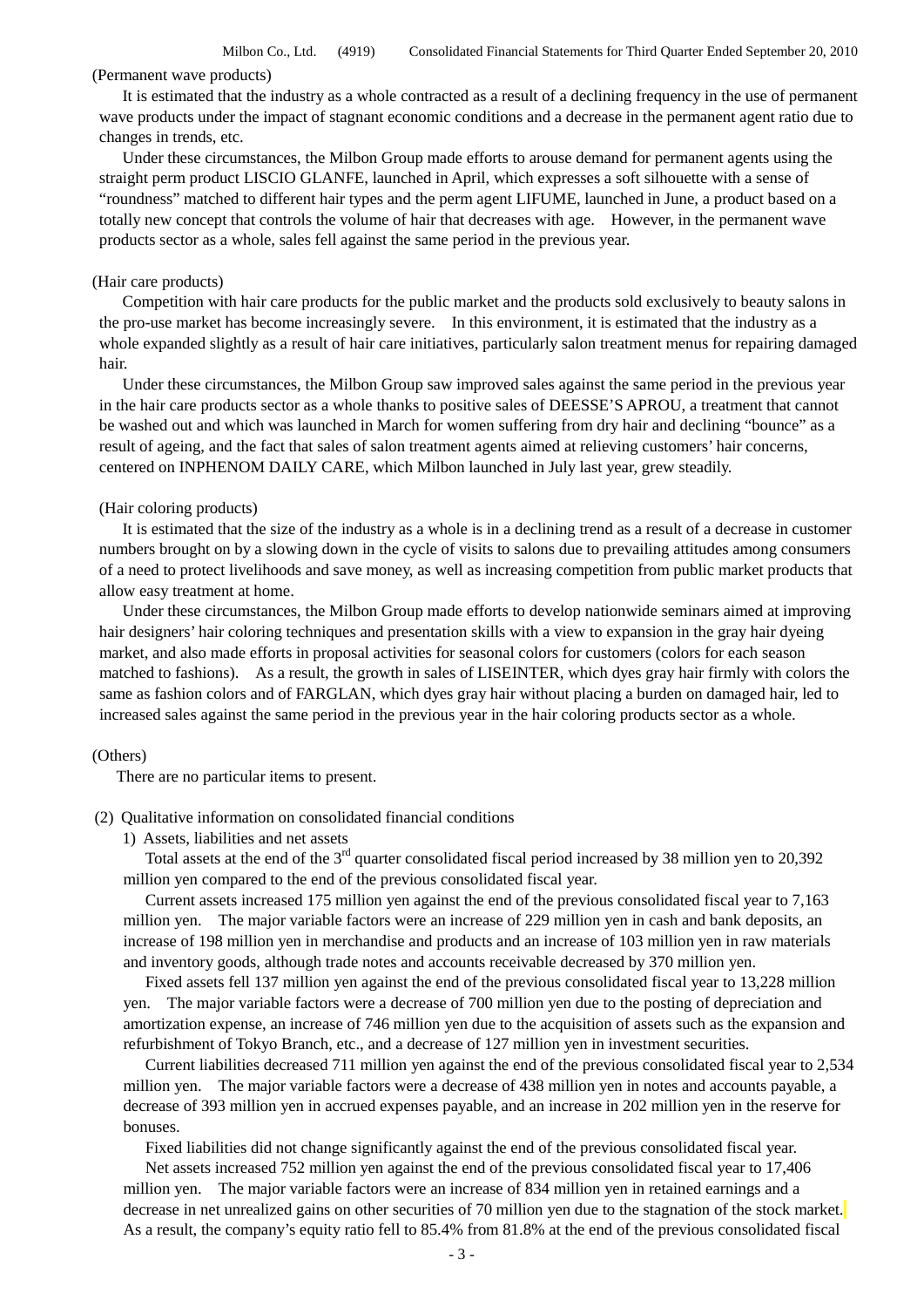Milbon Co., Ltd. (4919) Consolidated Financial Statements for Third Quarter Ended September 20, 2010 year. Net assets per share based on total outstanding shares as of the end of the accounting period rose to 1,388.83 yen per share, compared to 1,328.80 yen per share at the end of the previous fiscal consolidated year.

#### 2) Cash flows

The balance of cash and cash equivalents (hereinafter "Funds") at the end of the  $3<sup>rd</sup>$  quarter consolidated accounting period under review increased 228 million yen against the end of the previous consolidated fiscal year to 1,895 million yen after using funds procured as a result of operating activities in the payment of corporate and other taxes and the payment of dividends, etc.

#### (Cash Flows from Operating Activities)

Funds procured as a result of operating activities were 1,559 million yen. This was mainly the result of 2,581 million yen recorded in net income before taxes and other adjustments, depreciation and amortization expense of 700 million yen and payment of corporate and other taxes of 1,162 million yen.

#### (Cash Flows from Investing Activities)

Funds used for investing activities were 645 million yen. Major factors included 582 million yen used in the acquisition of tangible fixed assets, 167 million yen used in the acquisition of intangible fixed assets, and income of 116 million yen as a result of the cancellation of insurance reserve funds.

#### (Cash Flows from Financing Activities)

Funds used as the result of financing activities were 684 million yen. The Funds mainly consisted of 684 million yen of dividend payment to shareholders.

## (3) Qualitative information on consolidated earnings forecast

The consolidated earnings forecast for the year as a whole has not changed since the previous forecast (announced on June 25, 2010).

#### 2. Other information

(1) Overview of transfers of significant subsidiaries during the period None

#### (2) Overview of simplified accounting methods and specific accounting methods

#### 1) Simplified accounting methods

(Valuation methods for inventories)

The calculation of inventories at the end of the 3rd quarter consolidated fiscal period is calculated by omitting a physical inspection and using a rational method of calculation based upon the physical inspection amount for the end of the previous consolidated fiscal year.

(Calculation methods for depreciation expenses for fixed assets)

Fixed assets using a fixed percentage depreciation method are calculated by dividing the amount of depreciation expenses for the consolidated fiscal year proportionally between the respective accounting periods.

- 2) Accounting methods specific to the preparation of quarterly consolidated financial statements None
- (3) Overview of changes in accounting policies, procedures, and methods of presentation None
- (4) Overview of key events with regard to the premise of the company as an ongoing concern None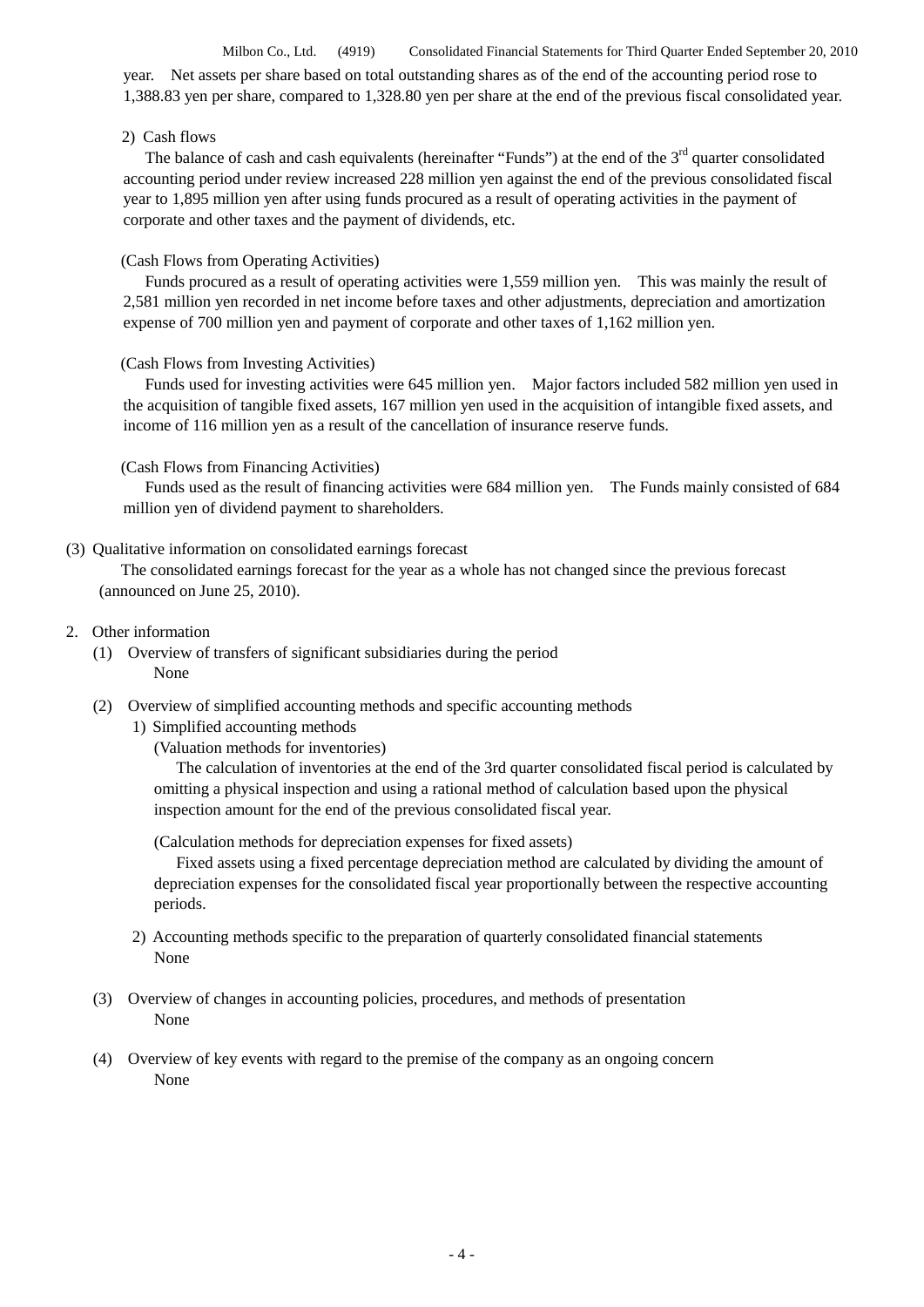## 3. Quarterly Financial Statements

## (1) Third Quarter Balance Sheet

|                                                                      |                                                                 | (Unit: thousand yen)                                                            |
|----------------------------------------------------------------------|-----------------------------------------------------------------|---------------------------------------------------------------------------------|
|                                                                      | End of $3rd$ quarter consolidated fiscal<br>period under review | Condensed consolidated balance sheet<br>at the end of the previous consolidated |
|                                                                      | (as of September 20, 2010)                                      | fiscal year<br>(as of December 20, 2009)                                        |
| Assets                                                               |                                                                 |                                                                                 |
| Current assets                                                       |                                                                 |                                                                                 |
| Cash and bank deposits                                               | 1,896,118                                                       | 1,666,170                                                                       |
| Trade notes and accounts receivable                                  | 2,434,258                                                       | 2,804,683                                                                       |
| Merchandise and products                                             | 1,845,295                                                       | 1,646,427                                                                       |
| In-process                                                           | 24,887                                                          | 17,417                                                                          |
| Raw materials and inventory goods                                    | 603,718                                                         | 499,852                                                                         |
| Others                                                               | 367,222                                                         | 362,286                                                                         |
| Loan loss reserves                                                   | $-7,776$                                                        | $-9,017$                                                                        |
| Total current assets                                                 | 7,163,724                                                       | 6,987,821                                                                       |
| Fixed assets                                                         |                                                                 |                                                                                 |
| Tangible fixed assets                                                |                                                                 |                                                                                 |
| Buildings and other structures (net amount)                          | 3,408,629                                                       | 3,627,958                                                                       |
| Machinery, equipment and vehicles for<br>transportation (net amount) | 1,055,250                                                       | 1,306,380                                                                       |
| Land                                                                 | 4,763,766                                                       | 4,763,766                                                                       |
| Construction in progress                                             | 1,094,672                                                       | 709,139                                                                         |
| Others (net amount)                                                  | 250,305                                                         | 233,024                                                                         |
| Total tangible fixed assets                                          | 10,572,624                                                      | 10,640,269                                                                      |
| Intangible fixed assets                                              | 411,050                                                         | 318,593                                                                         |
| Investments and other assets                                         |                                                                 |                                                                                 |
| Investment in securities                                             | 1,180,275                                                       | 1,307,670                                                                       |
| Others                                                               | 1,101,590                                                       | 1,164,694                                                                       |
| Loan loss reserves                                                   | $-36,669$                                                       | $-65,160$                                                                       |
| Total investments and other assets                                   | 2,245,196                                                       | 2,407,204                                                                       |
| Total fixed assets                                                   | 13,228,872                                                      | 13,366,068                                                                      |
| <b>Total</b> assets                                                  | 20,392,596                                                      | 20,353,890                                                                      |
| Liabilities                                                          |                                                                 |                                                                                 |
| <b>Current Liabilities</b>                                           |                                                                 |                                                                                 |
| Notes and accounts payable                                           |                                                                 | 953,356                                                                         |
| Accounts payable                                                     | 514,664                                                         |                                                                                 |
| Accrued expenses payable                                             | 976,894                                                         | 1,370,388                                                                       |
| Corporate taxes payable                                              | 467,167                                                         | 571,930                                                                         |
| Reserve for returned goods                                           | 13,984                                                          | 31,720                                                                          |
| Reserve for bonuses                                                  | 264,841                                                         | 62,685                                                                          |
| Others                                                               | 297,425                                                         | 256,617                                                                         |
| Total current liabilities                                            | 2,534,978                                                       | 3,246,698                                                                       |
| <b>Fixed Liabilities</b>                                             |                                                                 |                                                                                 |
| Reserve for loss on guarantees                                       | 39,000                                                          | 39,000                                                                          |
| Others                                                               | 412,563                                                         | 414,633                                                                         |
| Total fixed liabilities                                              | 451,563                                                         | 453,633                                                                         |
| <b>Total liabilities</b>                                             | 2,986,541                                                       | 3,700,331                                                                       |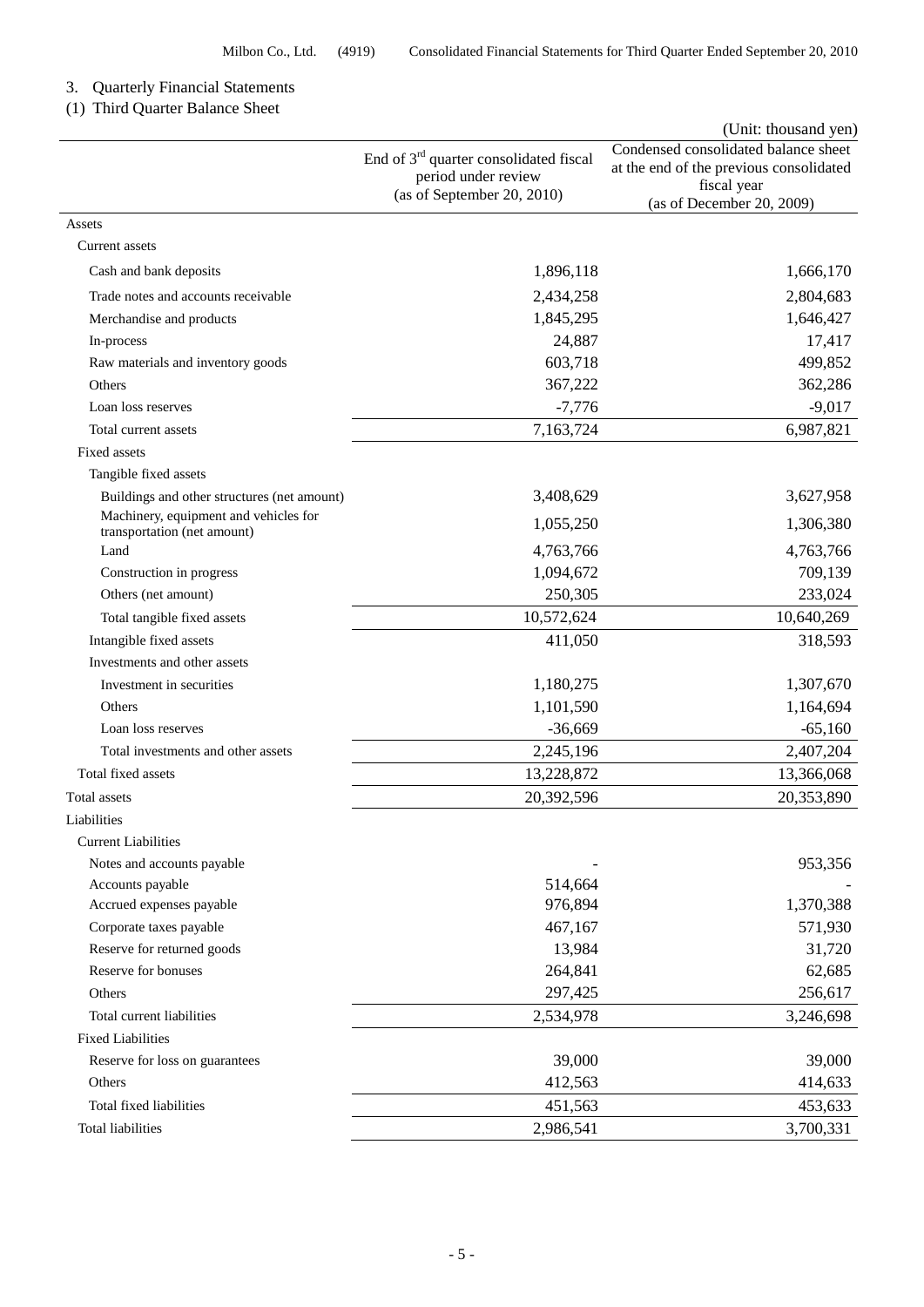|                                             |                                                                                               | (Unit: thousand yen)                                                                                                        |
|---------------------------------------------|-----------------------------------------------------------------------------------------------|-----------------------------------------------------------------------------------------------------------------------------|
|                                             | End of $3rd$ quarter consolidated fiscal<br>period under review<br>(as of September 20, 2010) | Condensed consolidated balance sheet<br>at the end of the previous consolidated<br>fiscal year<br>(as of December 20, 2009) |
| <b>Net Assets</b>                           |                                                                                               |                                                                                                                             |
| Shareholders' equity                        |                                                                                               |                                                                                                                             |
| Capital stock                               | 2,000,000                                                                                     | 2,000,000                                                                                                                   |
| Capital surplus                             | 199,120                                                                                       | 199,120                                                                                                                     |
| Retained earnings                           | 15,472,337                                                                                    | 14,637,996                                                                                                                  |
| Treasury stock                              | $-38,234$                                                                                     | $-38,572$                                                                                                                   |
| Total shareholders' equity                  | 17,633,222                                                                                    | 16,798,543                                                                                                                  |
| Valuation and translation adjustments       |                                                                                               |                                                                                                                             |
| Net unrealized gains on other securities    | $-141,989$                                                                                    | $-71,571$                                                                                                                   |
| Foreign currency translation adjustments    | $-85,178$                                                                                     | $-73,412$                                                                                                                   |
| Total valuation and translation adjustments | $-227,167$                                                                                    | $-144,984$                                                                                                                  |
| Total net assets                            | 17,406,055                                                                                    | 16,653,559                                                                                                                  |
| Total liabilities and net assets            | 20,392,596                                                                                    | 20,353,890                                                                                                                  |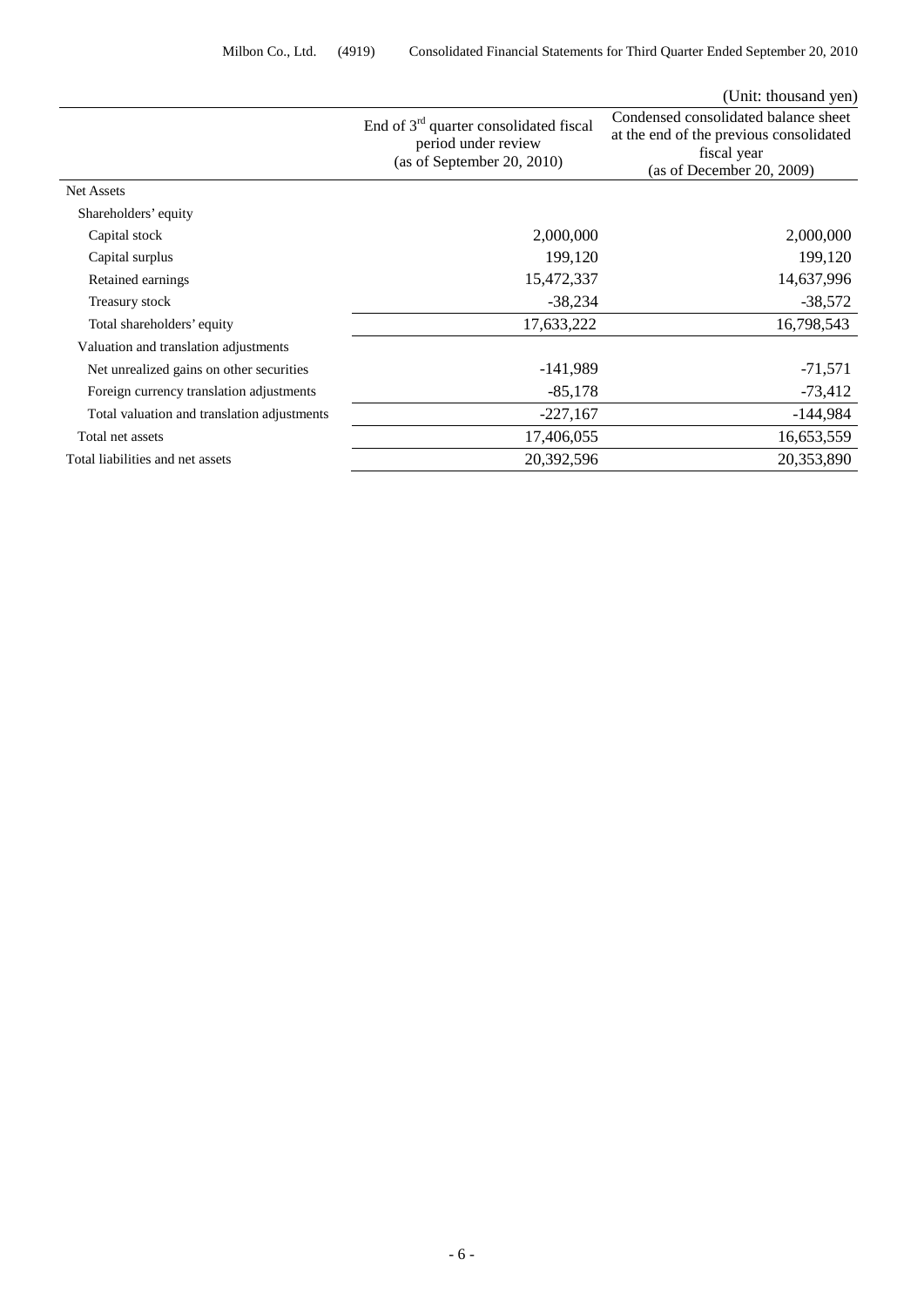# (2) Third Quarter Consolidated Statement of Earnings

[3rd quarter consolidated accumulative fiscal period]

|                                                                                                |                                                                                                                            | (Unit: thousand yen)                                                                                                 |
|------------------------------------------------------------------------------------------------|----------------------------------------------------------------------------------------------------------------------------|----------------------------------------------------------------------------------------------------------------------|
|                                                                                                | Previous 3 <sup>rd</sup> quarter consolidated<br>accumulative fiscal period<br>(December 21, 2008 -<br>September 20, 2009) | $3rd$ quarter consolidated accumulative<br>fiscal period under review<br>(December 21, 2009 -<br>September 20, 2010) |
| Sales                                                                                          | 14,128,162                                                                                                                 | 14,345,031                                                                                                           |
| Cost of Products/Merchandise Sold                                                              | 5,131,452                                                                                                                  | 4,803,155                                                                                                            |
| Total sales revenues                                                                           | 8,996,710                                                                                                                  | 9,541,875                                                                                                            |
| Selling, General and Administrative Expenses                                                   | 6,663,031                                                                                                                  | 6,771,603                                                                                                            |
| Operating income                                                                               | 2,333,678                                                                                                                  | 2,770,272                                                                                                            |
| Non-operating Income                                                                           |                                                                                                                            |                                                                                                                      |
| Interest income                                                                                | 2,329                                                                                                                      | 1,041                                                                                                                |
| Dividends income                                                                               | 14,322                                                                                                                     | 21,669                                                                                                               |
| Gain on sale of investment securities                                                          |                                                                                                                            | 1,287                                                                                                                |
| Rent from company housing                                                                      | 24,849                                                                                                                     | 30,992                                                                                                               |
| Bounty for corporate location                                                                  | 27,520                                                                                                                     |                                                                                                                      |
| Profit on surrender of insurance                                                               | 24,810                                                                                                                     | 26,579                                                                                                               |
| Others                                                                                         | 13,074                                                                                                                     | 15,009                                                                                                               |
| Total non-operating income                                                                     | 106,906                                                                                                                    | 96,580                                                                                                               |
| Non-operating Expenses                                                                         |                                                                                                                            |                                                                                                                      |
| Interest expense                                                                               | 679                                                                                                                        |                                                                                                                      |
| Sales discount                                                                                 | 239,318                                                                                                                    | 249,376                                                                                                              |
| Others                                                                                         | 304                                                                                                                        | 15,780                                                                                                               |
| Total non-operating expenses                                                                   | 240,303                                                                                                                    | 265,156                                                                                                              |
| Ordinary income                                                                                | 2,200,282                                                                                                                  | 2,601,696                                                                                                            |
| <b>Extraordinary Profit</b>                                                                    |                                                                                                                            |                                                                                                                      |
| Gain on sale of fixed assets                                                                   | 887                                                                                                                        | 91                                                                                                                   |
| Release of loan loss reserves                                                                  | 15,000                                                                                                                     | 4,384                                                                                                                |
| Total extraordinary profits                                                                    | 15,887                                                                                                                     | 4,475                                                                                                                |
| <b>Extraordinary Loss</b>                                                                      |                                                                                                                            |                                                                                                                      |
| Loss on sale of fixed assets                                                                   | 606                                                                                                                        | 79                                                                                                                   |
| Loss on retirement of fixed assets                                                             | 83,675                                                                                                                     | 16,502                                                                                                               |
| Loss on revaluation of investments in securities                                               |                                                                                                                            | 8,272                                                                                                                |
| Provision for doubtful accounts                                                                | 27,972                                                                                                                     |                                                                                                                      |
| Factory relocation expenses                                                                    | 21,760                                                                                                                     |                                                                                                                      |
| Total extraordinary losses                                                                     | 134,015                                                                                                                    | 24,854                                                                                                               |
| Net income before taxes and other adjustments                                                  | 2,082,154                                                                                                                  | 2,581,318                                                                                                            |
| Corporate, inhabitant and enterprise taxes                                                     | 990,884                                                                                                                    | 1,072,239                                                                                                            |
| Adjustment for difference of tax allocation<br>between financial accounting and tax accounting | $-92,083$                                                                                                                  | $-14,762$                                                                                                            |
| Total corporate and other taxes                                                                | 898,801                                                                                                                    | 1,057,476                                                                                                            |
| Quarterly net income                                                                           | 1,183,352                                                                                                                  | 1,523,841                                                                                                            |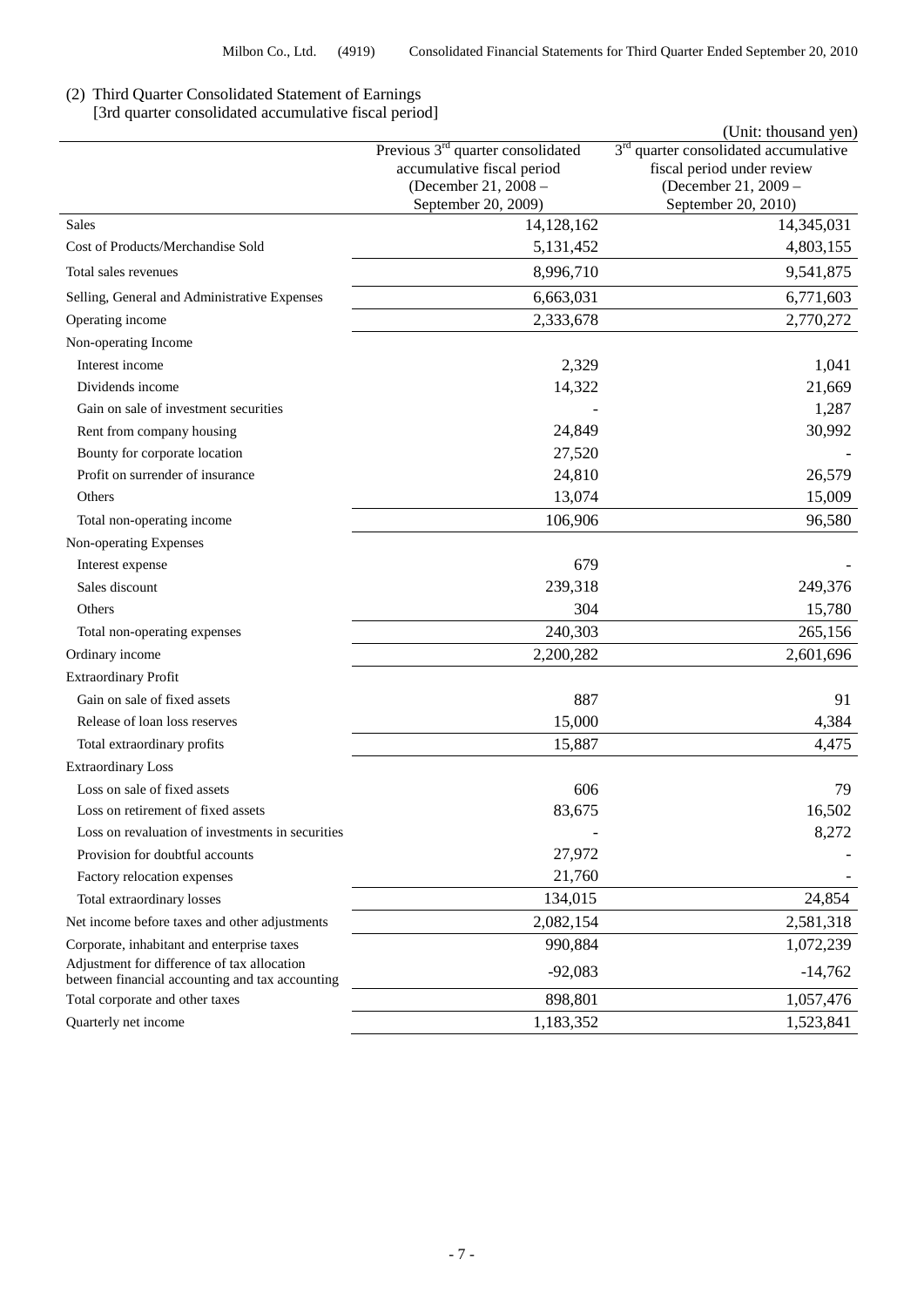# [3rd quarter consolidated fiscal period]

| <b>Sta quarter consonauted fiscar</b> p                                                        |                                                      | (Unit: thousand yen)                                               |
|------------------------------------------------------------------------------------------------|------------------------------------------------------|--------------------------------------------------------------------|
|                                                                                                | Previous $3rd$ quarter consolidated<br>fiscal period | 3 <sup>rd</sup> quarter consolidated fiscal period<br>under review |
|                                                                                                | (June 21, 2009 – September 20, 2009)                 | (June 21, 2010 – September 20, 2010)                               |
| <b>Sales</b>                                                                                   | 4,738,788                                            | 4,914,138                                                          |
| Cost of Products/Merchandise Sold                                                              | 1,812,278                                            | 1,613,452                                                          |
| Total sales revenues                                                                           | 2,926,509                                            | 3,300,686                                                          |
| Selling, General and Administrative Expenses                                                   | 2,285,327                                            | 2,256,298                                                          |
| Operating income                                                                               | 641,182                                              | 1,044,388                                                          |
| Non-operating Income                                                                           |                                                      |                                                                    |
| Interest income                                                                                | 599                                                  | 369                                                                |
| Dividends income                                                                               | 12,453                                               | 16,689                                                             |
| Rent from company housing                                                                      | 8,638                                                | 10,843                                                             |
| Others                                                                                         | $-3,952$                                             | 815                                                                |
| Total non-operating income                                                                     | 17,738                                               | 28,718                                                             |
| Non-operating Expenses                                                                         |                                                      |                                                                    |
| Interest expense                                                                               | 295                                                  |                                                                    |
| Sales discount                                                                                 | 85,401                                               | 88,887                                                             |
| Others                                                                                         | 297                                                  | 2,512                                                              |
| Total non-operating expenses                                                                   | 85,994                                               | 91,399                                                             |
| Ordinary income                                                                                | 572,926                                              | 981,706                                                            |
| <b>Extraordinary Profit</b>                                                                    |                                                      |                                                                    |
| Gain on sale of fixed assets                                                                   |                                                      | $\overline{4}$                                                     |
| Release of loan loss reserves                                                                  |                                                      | 974                                                                |
| Total extraordinary profits                                                                    |                                                      | 978                                                                |
| <b>Extraordinary Loss</b>                                                                      |                                                      |                                                                    |
| Loss on sale of fixed assets                                                                   | 39,406                                               | 3,013                                                              |
| Loss on revaluation of investments in securities                                               |                                                      | 8,272                                                              |
| Provision for doubtful accounts                                                                | 27,972                                               |                                                                    |
| Factory relocation expenses                                                                    | 21,760                                               |                                                                    |
| Total extraordinary losses                                                                     | 89,139                                               | 11,285                                                             |
| Net income before taxes and other adjustments                                                  | 483,786                                              | 971,399                                                            |
| Corporate, inhabitant and enterprise taxes                                                     | 275,155                                              | 440,890                                                            |
| Adjustment for difference of tax allocation<br>between financial accounting and tax accounting | $-61,979$                                            | $-55,312$                                                          |
| Total corporate and other taxes                                                                | 213,175                                              | 385,578                                                            |
| Quarterly net income                                                                           | 270,611                                              | 585,821                                                            |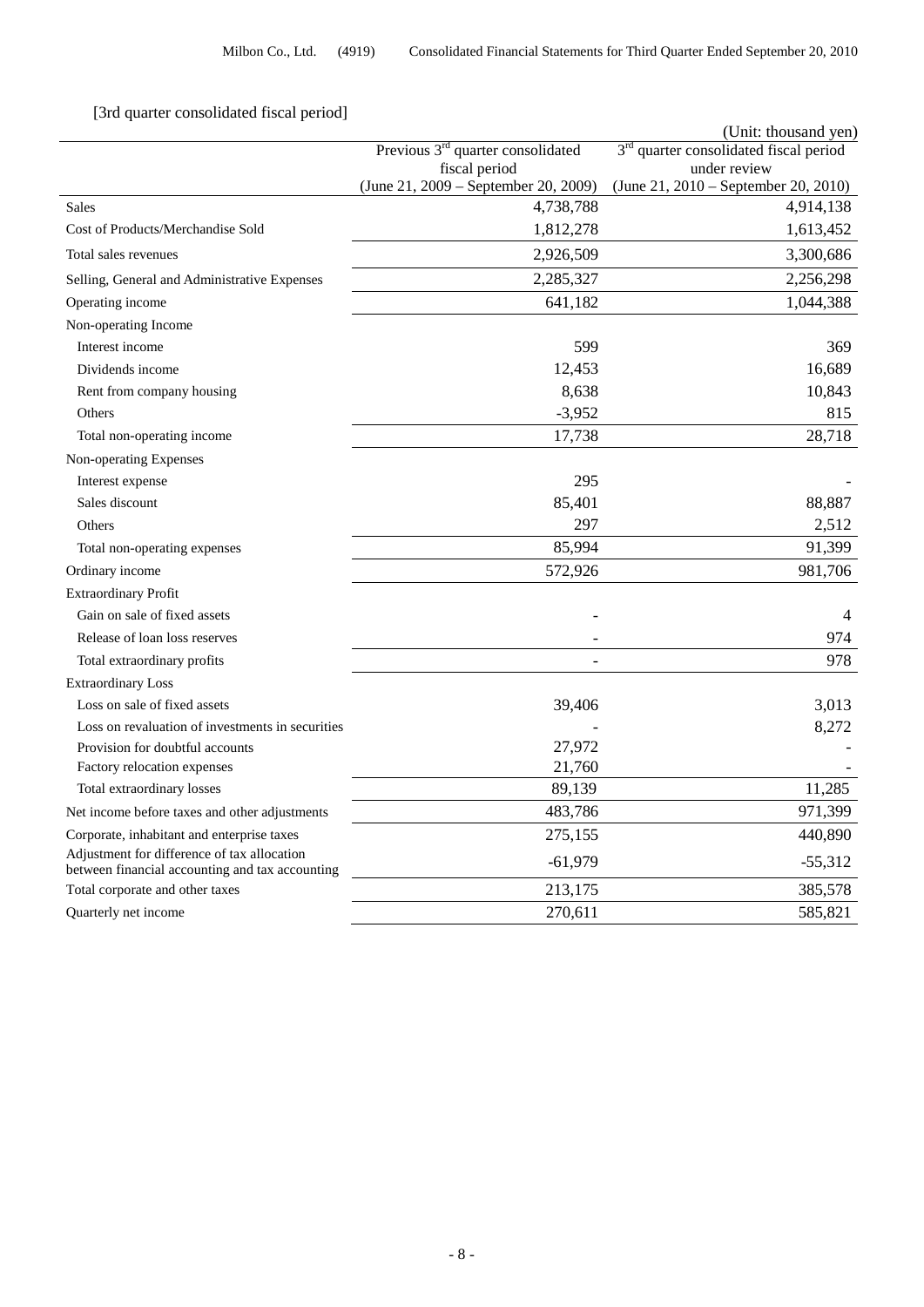## (3) [Quarterly Consolidated Statement of Cash Flows]

|                                                                                          | Previous 3 <sup>rd</sup> quarter consolidated<br>accumulative fiscal period<br>(December 21, 2008 -<br>September 20, 2009) | (Unit: thousand yen)<br>3 <sup>rd</sup> quarter consolidated accumulative<br>fiscal period under review<br>(December 21, 2009 -<br>September 20, 2010) |
|------------------------------------------------------------------------------------------|----------------------------------------------------------------------------------------------------------------------------|--------------------------------------------------------------------------------------------------------------------------------------------------------|
| Cash flows from operating activities                                                     |                                                                                                                            |                                                                                                                                                        |
| Quarterly net income before tax and income adjustment                                    | 2,082,154                                                                                                                  | 2,581,318                                                                                                                                              |
| Depreciation and amortization expense                                                    | 809,631                                                                                                                    | 700,501                                                                                                                                                |
| Increase (decrease) in loan loss reserves                                                | 18,716                                                                                                                     | $-29,212$                                                                                                                                              |
| Increase (decrease) in the provision for bonuses                                         | 192,134                                                                                                                    | 202,180                                                                                                                                                |
| Increase (decrease) in provision for returned product<br>adjustment                      | 2,112                                                                                                                      | $-17,735$                                                                                                                                              |
| Increase (decrease) in allowance for retirement benefits<br>for employees                |                                                                                                                            | 913                                                                                                                                                    |
| Decrease (increase) in the prepaid pension cost                                          | 42,563                                                                                                                     | 32,488                                                                                                                                                 |
| Interest and dividends received                                                          | $-16,651$                                                                                                                  | $-22,711$                                                                                                                                              |
| Interest paid                                                                            | 679                                                                                                                        |                                                                                                                                                        |
| Foreign exchange loss (gain)                                                             | 10,532                                                                                                                     | $-1,537$                                                                                                                                               |
| Loss (gain) on sale of investment securities                                             |                                                                                                                            | $-1,287$                                                                                                                                               |
| Loss (gain) on revaluation of investments in securities                                  |                                                                                                                            | 8,272                                                                                                                                                  |
| Loss (gain) on sales of fixed assets                                                     | $-280$                                                                                                                     | $-12$                                                                                                                                                  |
| Loss from the sale/disposition of fixed assets                                           | 83,675                                                                                                                     | 16,502                                                                                                                                                 |
| Decrease (increase) in accounts receivable – trade                                       | 301,082                                                                                                                    | 369,890                                                                                                                                                |
| Decrease (increase) in inventories<br>Increase (decrease) in accounts payable related to | $-15,982$                                                                                                                  | $-314,970$                                                                                                                                             |
| procurement transactions                                                                 | 479,285                                                                                                                    | $-428,901$                                                                                                                                             |
| Others                                                                                   | $-211,553$                                                                                                                 | $-202,832$                                                                                                                                             |
| Subtotal                                                                                 | 3,778,101                                                                                                                  | 2,892,866                                                                                                                                              |
| Interest and dividends received                                                          | 17,075                                                                                                                     | 22,982                                                                                                                                                 |
| Interest paid                                                                            | $-679$                                                                                                                     |                                                                                                                                                        |
| Payment of retirement benefits for director                                              |                                                                                                                            | $-194,441$                                                                                                                                             |
| Payment of corporate and other taxes                                                     | $-1,377,772$                                                                                                               | $-1,162,144$                                                                                                                                           |
| Cash flows from operating activities                                                     | 2,416,725                                                                                                                  | 1,559,263                                                                                                                                              |
| Cash flows from investing activities                                                     |                                                                                                                            |                                                                                                                                                        |
| Payment due to the purchase of investment securities                                     | -499,966                                                                                                                   |                                                                                                                                                        |
| Sale of investment securities                                                            | 400,000                                                                                                                    | 2,400                                                                                                                                                  |
| Payment due to the acquisition of tangible fixed assets                                  | $-993,282$                                                                                                                 | $-582,608$                                                                                                                                             |
| Income from the sale of tangible fixed assets                                            | 2,275                                                                                                                      | 3,846                                                                                                                                                  |
| Payment due to the acquisition of intangible fixed<br>assets                             | $-109,989$                                                                                                                 | $-167,256$                                                                                                                                             |
| Payment due to loans                                                                     | $-41, 112$                                                                                                                 | $-5,490$                                                                                                                                               |
| Collection of the loan payment                                                           | 46,330                                                                                                                     | 17,393                                                                                                                                                 |
| Expenditure due to deposit of fixed term deposits                                        |                                                                                                                            | $-1,093$                                                                                                                                               |
| Income from cancellation of fixed deposits                                               | 48,337                                                                                                                     |                                                                                                                                                        |
| Payment due to the placement of guarantee money                                          | $-35,745$                                                                                                                  | $-64,963$                                                                                                                                              |
| Collection of guarantee money                                                            | 7,093                                                                                                                      | 42,020                                                                                                                                                 |
| Payment into insurance reserve fund                                                      | $-8,223$                                                                                                                   | $-3,974$                                                                                                                                               |
| Cancellation/withdrawal from insurance reserve fund                                      | 62,861                                                                                                                     | 116,422                                                                                                                                                |
| Others                                                                                   | $-932$                                                                                                                     | $-2,193$                                                                                                                                               |
| Cash flows from investing activities                                                     | $-1,122,353$                                                                                                               | $-645,496$                                                                                                                                             |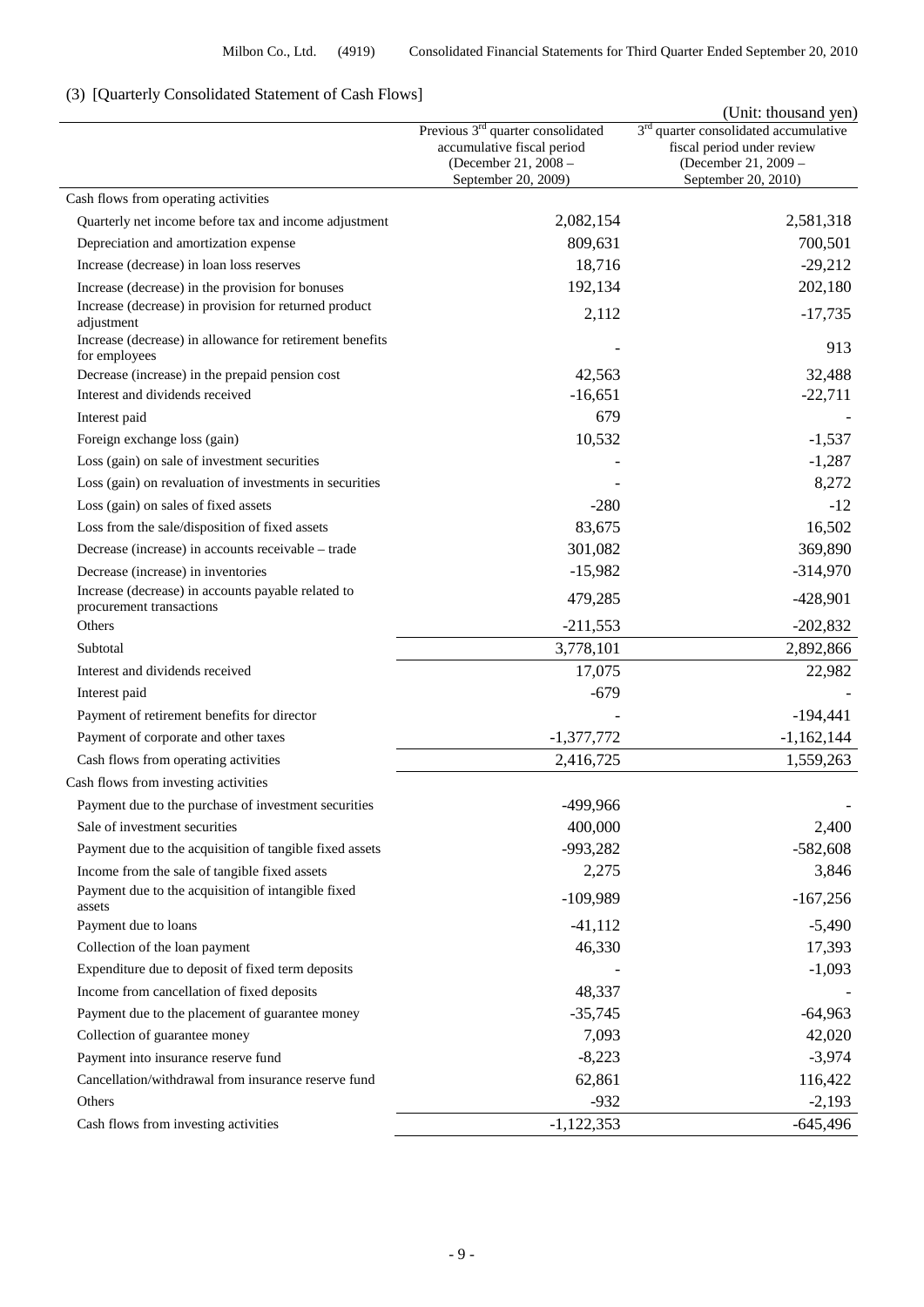## (3) [Quarterly Consolidated Statement of Cash Flows]

| (3) TOutholdy Consonation Diatoment of Cash Flows                                    |                                               |                                         |
|--------------------------------------------------------------------------------------|-----------------------------------------------|-----------------------------------------|
|                                                                                      |                                               | (Unit: thousand yen)                    |
|                                                                                      | Previous 3 <sup>rd</sup> quarter consolidated | $3rd$ quarter consolidated accumulative |
|                                                                                      | accumulative fiscal period                    | fiscal period under review              |
|                                                                                      | (December 21, 2008 -                          | (December 21, 2009 –                    |
|                                                                                      | September 20, 2009)                           | September 20, 2010)                     |
| Cash flows from financing activities                                                 |                                               |                                         |
| Payment due to the repayment of long-term borrowing                                  | $-21,695$                                     |                                         |
| Net decrease (increase) in treasury stocks                                           | $-277$                                        | 143                                     |
| Payment of dividends                                                                 | $-696,883$                                    | $-684,973$                              |
| Cash flows from financing activities                                                 | $-718,855$                                    | $-684,829$                              |
| Effect of exchange rate fluctuations on cash and cash<br>equivalents                 | $-24,159$                                     | $-15$                                   |
| Increase (decrease) in cash and cash equivalents                                     | 551,357                                       | 228,921                                 |
| Outstanding balance of cash and cash equivalents at the<br>beginning of current term | 1,010,784                                     | 1,666,170                               |
| Outstanding balance of cash and cash equivalents at end<br>of current quarter        | 1,562,141                                     | 1,895,092                               |